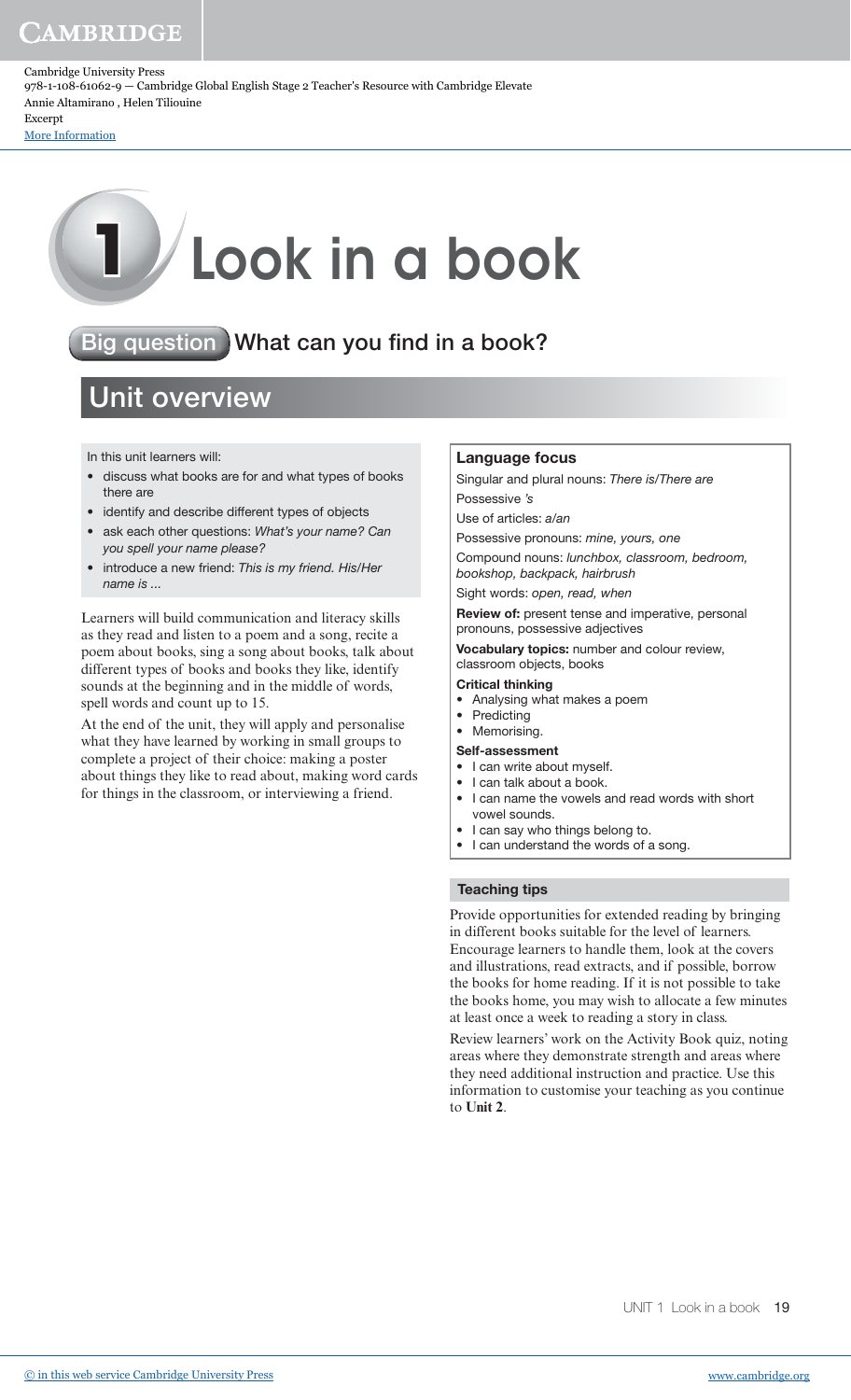Cambridge University Press 978-1-108-61062-9 — Cambridge Global English Stage 2 Teacher's Resource with Cambridge Elevate Annie Altamirano , Helen Tiliouine Excerpt

[More Information](www.cambridge.org/9781108610629)

## Lesson 1: Think about it

## What can you find in a book?

Learner's Book pages: 6–7 Activity Book pages: 4–5

## Lesson objectives

**Listening:** Listen to a poem and a conversation.

**Speaking:** Ask and answer questions, practise theme vocabulary, talk about yourself.

**Reading:** Recite and read a poem, read and identify key vocabulary.

**Writing:** Write about yourself.

**Critical thinking:** Discuss what makes a poem; fill information in a chart and interpret the results.

**Language focus:** Singular and plural nouns: *book, books;* possessive *'s*: *Nick's backpack; There is / There are.* **Vocabulary:** Colour and number review; *bookcase, cupboard, tablet, e-book, book cover, pages*

**Materials:** A calendar, a set of weather symbols, a jar, craft sticks, chart paper, coloured card, staples and markers, photos (optional), enough copies of **Photocopiable activity 1** for the class.

## Learner's Book

## **Warm up**

- Ask each learner *What's your name?*
- Establish a warm-up routine for learners to do at the beginning of each class. Each day, learners identify the day of the week and describe the weather, e.g. *Today is Tuesday. It is cold and cloudy.*
- Give learners a copy of **Photocopiable activity 1** to make the weather icons.
- Then help learners to keep count of how many days of school there have been so far. To do this, they add a craft stick to a jar each school day. When ten sticks have accumulated, wrap an elastic band around the bundle of ten sticks. The next day there will be one bundle of ten plus one single stick.
- Write the learners' responses on a chart and then add one or more Learning Objectives. These will often match the 'I can' statements at the end of the unit. A daily chart might look like this:  *Today is Tuesday.*

 *It is cold and cloudy.*

 *It is the 14th day of school.* 

 *Today we will read and talk about the parts of a book.*

## Introduce vocabulary

- Ask learners if they read and what they like reading. Ask them what they can find in a book. Elicit answers and write them on the board.
- Open the Learner's Book at page 6. Learners point to and name objects they see in the picture which they know the names of in English. Write the objects they name on a chart. Read the chart together.

**Answers**  Learners' own answers.

## 1 Read and listen (2)

- Ask learners: *Which book has stayed inside your head?* Tell them which one has stayed inside your head. Elicit answers from learners.
- Point to the poem. Say: *Read and listen.*
- Play the audio a few times. Pause for learners to repeat each line.
- Practise reciting the poem together.
- **Critical thinking:** Ask learners to read the poem again and ask what makes a poem: *rhyming words,*  text divided into verses. Ask them to find words that rhyme: *read, head.*

## Audioscript: Track 2. See Learner's Book page 6.

**Answers** Learners' own answers.

## 2 Which book? 3

- Point to the picture and focus on the children and the title of the book each child is reading.
- Ask learners to predict what the books may be about, e.g. *'The Snowy Day' is about a rabbit and a duck. They are playing in the snow*. Help learners with additional vocabulary they may need.
- In pairs, learners ask each other which book they would like to read. Encourage them to give reasons for their answer, e.g. *Which one do you want to read? I want to read The Snowy Day. I like stories with animals*.
- Tell learners they are going to listen to the children talking about the books. They listen and point to the correct book.
- Play the audio at least twice.

#### Audioscript: Track 3

- Boy 1: I'm reading a story about two boys the boys are friends. They play together, and they have a lot of adventures. It's a very exciting book.
- Boy 2: My book tells you how to make things from paper. You can make a paper plane, a paper bird, and lots of other things. I want to make a paper plane.
- Girl 1: I'm reading a story about two friends: a rabbit and a duck. It's a funny story. Look what they're making with snow!
- Girl 2: I'm learning some interesting things about sharks. Look, here's a picture of one. This shark is very big and very scary.
- Boy 3: There are lots of songs in this book. I can play them on my guitar. And I can sing the words too. Old Macdonald had a farm e i e i o.

**Answers**  Boy 1 Two Friends Boy 2 Fun with Paper Girl 1 The Snowy Day Girl 2 (girl bottom left with tablet) Boy 3 Play and Sing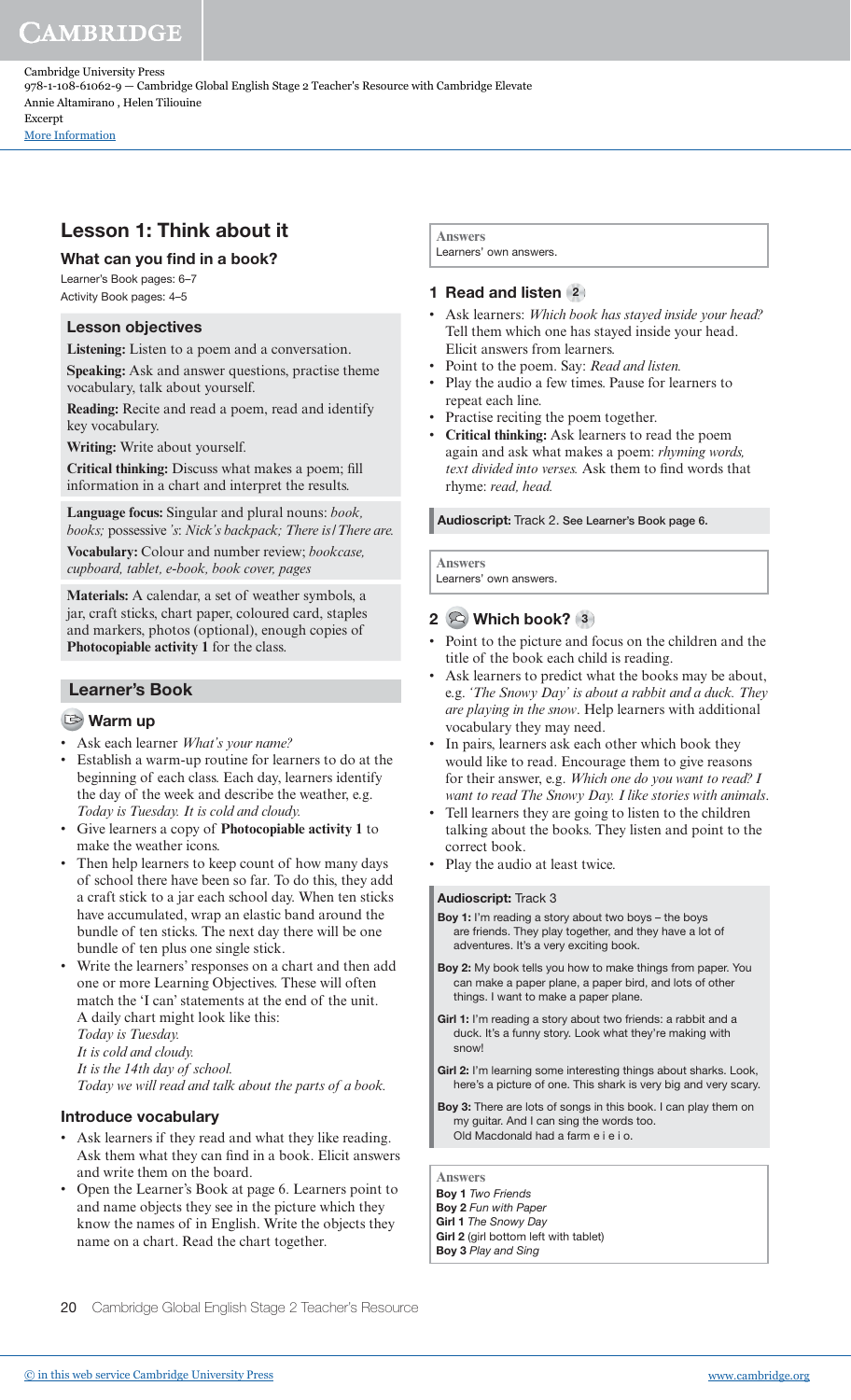Cambridge University Press 978-1-108-61062-9 — Cambridge Global English Stage 2 Teacher's Resource with Cambridge Elevate Annie Altamirano , Helen Tiliouine Excerpt

[More Information](www.cambridge.org/9781108610629)

## 3 Topic vocabulary 4

- Play the audio once up to the pause.
- Play the first part of the audio again. Pause after each sentence for learners to repeat and point to the object.
- Write the words on the board. Read the words together.
- Tell learners to look at the big picture on page 6. Play the last part of the audio once.
- Play the last part of the audio again and tell learners to listen and follow the instructions.

#### Audioscript: Track 4

Bookcase. There are lots of books in the bookcase.

Book cover. The name of a book is on the book cover.

Tablet. You can read books and play games on a tablet.

E-book. This e-book is about sharks.

 Cupboard. There are some pens and a book in the cupboard.

Pages. There are lots of pages in a book.

[\*PAUSE\*]

 Point to a tablet with an e-book on it. What colour is the shark?

 Find a book inside the cupboard. Point to it. What colour is the book?

 Point to a book called Play and Sing. What colour is the book cover?

 Point to the book with the most pages. It's a big fat book! What colour is it?

#### **Answers**

What colour is the shark? Grev What colour is the book? Purple What colour is the book cover? Green What colour is it? Blue

## 4 Colours and numbers

- Review colour words. Play a game, e.g. *I spy*. Say: *I spy with my little eye something (blue).* After a few rounds, ask a few learners to take the leading role.
- Review numbers and colours. Ask learners about objects in the classroom, e.g. *How many tables / yellow pencils are there?*
- Focus on the activity. In pairs, learners look at the big picture and ask and answer questions about the colour and number of objects.
- Circulate, checking for correct pronunciation and use of language, especially the use of *There is/There are.*
- Encourage learners to ask as many questions as possible since the picture offers a lot of possibilities.

**Answers**  Learners' own answers.

AB For further practice, see Activities 1, 2 and 3 and the Challenge in the Activity Book.

## 5 Make a book about you!

- Tell learners they are going to make a book about themselves. You could have one ready to show learners so it is easier for them to grasp the idea.
- Provide plenty of practice by asking questions about their possessions, e.g. *This is Susan's book; Is this Cheng's notebook?* Encourage learners to describe each other's possessions to the class in this way.
- Guide learners through the instructions to make their book.
- Learners make the book cover. If appropriate, they may add a photograph to it.

#### **Answers**

Learners' own answers.

AB For further practice, see Activity 4 in the Activity Book.

## Wrap up

- Collect all the books and ask learners to help you prepare a book fair to display their work. You may wish to invite parents or other classes to see the fair. Each learner describes their book.
- **Home–school link:** Learners show the book to parents and explain what they did in class. They can also make a similar book about one of their parents, or someone in their family, and bring it to the class.
- **Portfolio opportunity:** Collect the books learners have made. Write the date and keep them in their portfolios.

## Activity Book

## 1 Draw and colour

- Direct learners' attention to the picture and read the instructions. They draw the objects.
- After they have finished drawing, ask them to add up the number of books and answer the question.
- After they have answered the question, ask them to colour in the books according to the instructions.

**Answer** 9

## 2 Write about yourself

- Ask learners to speak about themselves and revise: *How old are you? I'm … , How old is (Lisa)? She's … .*
- Tell learners to answer the questions. Explain that they are going to use this information to make a book later on.

**Answers** 

Learners' own answers.

## 3 What do you like?

Ask learners questions about what they like and don't like. Ask learners to read the sentences and tick what is true for them.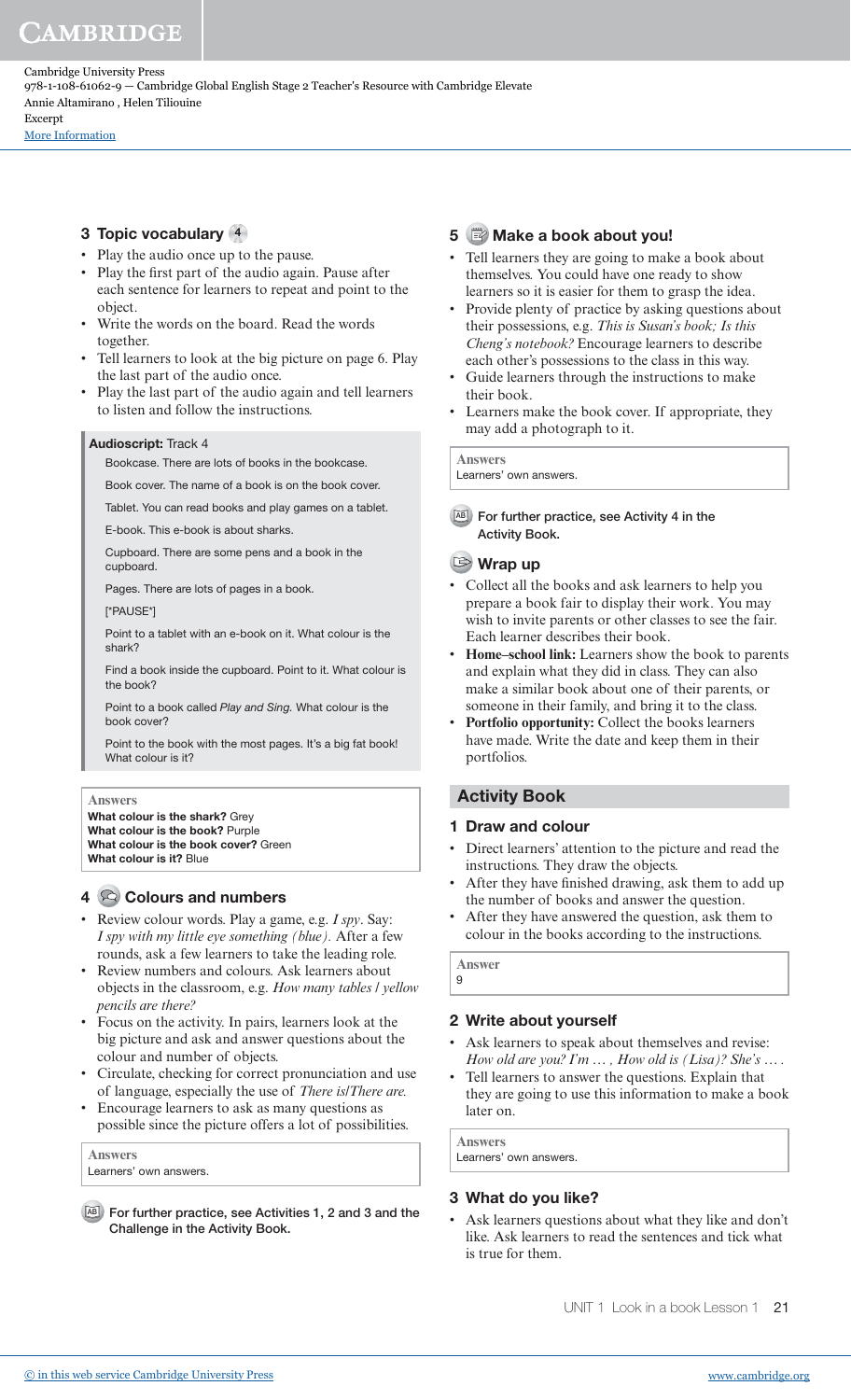Cambridge University Press 978-1-108-61062-9 — Cambridge Global English Stage 2 Teacher's Resource with Cambridge Elevate Annie Altamirano , Helen Tiliouine Excerpt

[More Information](www.cambridge.org/9781108610629)

• **Challenge:** Tell learners to think about what they like. Tell them to look in the **Picture dictionary** on page 133 for some ideas and then write a sentence.

# Learners' own answers.

**Answers** 

## 4 Draw and write

- Tell learners to draw a picture of something that belongs to them.
- Ask learners to write a label with their name and the name of the object.

## I can write about myself.

• Direct learners' attention to the self-evaluation question at the top of page 4. Ask them to think and answer. Emphasise the importance of giving an honest answer.

#### **Answers**

Learners' own answers.

## Differentiated instruction

## **Additional support and practice**

- Create a favourite colour chart with the class. Ask: *What colour do you like best?*
- Learners write their name on a square of coloured paper then place the paper in the appropriate row. Discuss the completed chart: *How many children like purple best? What is X's favourite colour?*
- **Critical thinking:** Explain that you use a table or a chart to organise information. Ask how many columns and rows there are in this chart. What other types of information can learners organise in this way?

## **Extend and challenge**

• Give each learner eight index cards for a vocabulary concentration activity. They write and illustrate eight vocabulary words, e.g. colours, numbers, new vocabulary. In pairs, lay cards face down in four rows of four cards. Learners take turns turning over two cards, one at a time, saying the words aloud. If two matching cards are turned over, the player keeps the pair of cards. If the cards do not match, the player turns them face down again and it is the next player's turn.

## Lesson 2: Find out more

## Inside a book

Learner's Book pages: 8–9 Activity Book pages: 6–7

## Lesson objectives

**Speaking:** Discuss the contents of a book.

**Reading:** Read about different types of books.

## **Writing:** Guided writing.

**Critical thinking:** Understanding the difference between fiction and non-fiction, predicting, giving opinions.

22 Cambridge Global English Stage 2 Teacher's Resource

**Language focus:** Possessive adjectives: *my, your* Review of: present simple tense, imperative

**Vocabulary**: *author, title, inside, contents, chapter, fiction, non-fiction, character, information, scary, story*

**Materials**: A choice of different types of children's books, one copy of **Photocopiable activity 2** for each learner, chart paper, sheets of paper, card, staples and markers.

## Learner's Book

## Warm up

- Learners identify the day of the week and describe the weather and add a craft stick to the jar.
- Write the learners' responses on a chart and then add one or more Learning Objectives.
- Divide the class into small groups and ask them to recite one line of the poem in **Lesson 1** each. Do several rounds until all the groups have recited a line. Then ask the class to recite the whole poem together.

## Introduce vocabulary

- Review with learners the names of their favourite books. Write the titles on the board. Explain the meaning of *title.*
- Ask learners if they know who the author is. Explain the meaning of *author*. Say: *The author is the person who …* Point at a book and mime 'write' to encourage learners to complete the sentence.
- You could mention popular authors of children's books the learners may know.

## 1 A book cover

- Tell learners to look at the book cover on page 8.
- Ask them who the author is and to identify the title.
- **Critical thinking:** Ask learners to predict what the book is about. Write the following phrases on the board and encourage learners to use them: *I agree / I don't agree / I think …*
- Ask learners to look at the cover of their own Learner's Book and answer the same questions.
- Ask them to look for more books in the classroom or in their Learner's Book and choose one. Ask them to answer the questions again.

## **Answers**

#### **Author: Jack Adler Title: Busy Boats**

What is the book about? Boats – the picture on the cover would suggest that it's about working boats, for example those used to catch fish.

AB For further practice, see Activity 1 in the Activity Book.

## $2 \heartsuit$  Inside a book

• Focus on the illustration of the **Contents page** and ask learners what information this page gives about a book. Elicit the words *page* and *chapter.*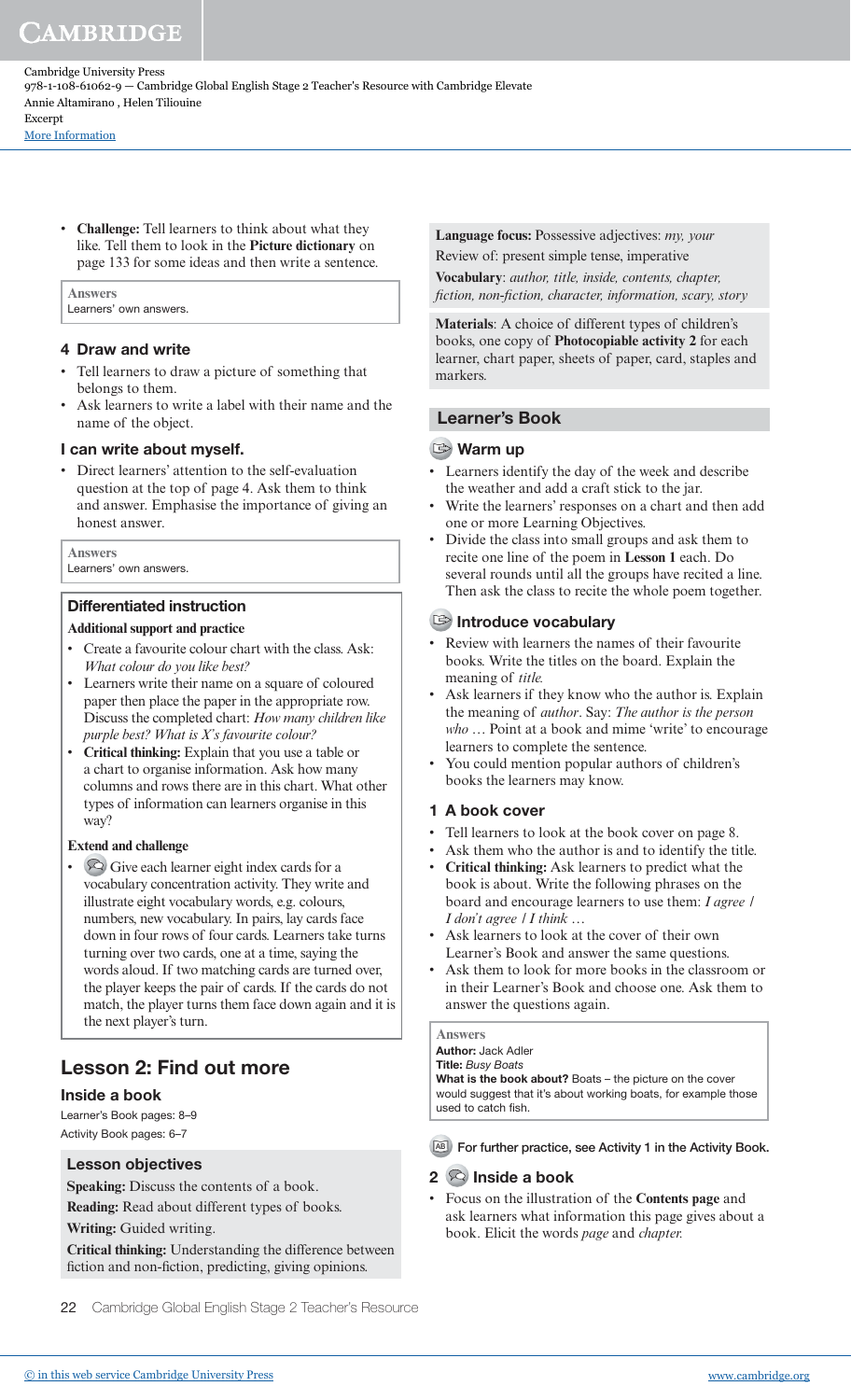Cambridge University Press 978-1-108-61062-9 — Cambridge Global English Stage 2 Teacher's Resource with Cambridge Elevate Annie Altamirano , Helen Tiliouine Excerpt

[More Information](www.cambridge.org/9781108610629)

- Read the sentences together and ask learners to work in pairs to find the answers to the questions.
- After they have finished, ask them to choose one of the books available to them in the class and look for the contents page. Ask them to find out how many chapters there are and whether they have titles or numbers.

#### **Answers**

- a small boat: Chapter 1 'Little boats' page 2
- b big boat: Chapter 2 'Big boats' page 5 c new boat: Chapter 4 'New boats' page 10
- d an old boat: Chapter 3 'Old boats' page 8

## 3 Fiction or non-fiction?

- Use the books available in the class to introduce the concepts of *fiction* and *non-fiction.* Read the explanations with the class.
- Focus on *The Snowy Day*. Ask learners to identify the characters.
- Focus on the books on the page and ask learners to classify them as either *fiction* or *non-fiction*.
- Ask learners to look at the other books they have in the class. Tell them to classify them into fiction and non-fiction.
- **Critical thinking:** Provide plenty of opportunities for learners to examine and discuss the contents of books to decide if they are fiction or non-fiction. You could bring other books from the school library for learners to examine.

#### **Answers**

Who are the characters? A rabbit and a duck Fiction books: The Elves and the Shoemaker, The Flying Panda, Four Friends Have an Adventure Non-fiction books: Make Fantastic Cakes, The Elephants of India, How Do Planes Fly?

AB For further practice, see Activity 2 in the Activity Book.

## 4 Choose a book

- Ask learners to read what the two children say. What sort of books do they like?
- Ask them to look back at the selection of books in **Activity 3** and choose a book the children would like to read. Encourage them to justify their choice.
- Ask them which of these books they would like to read and why.

#### **Answers**

Rasha: Perhaps How Do Planes Fly? – but others are possible if learners can justify their choice.

Miguel: Perhaps The Flying Panda – but others are possible if learners can justify their choice.

AB For further practice, see Activity 3 in the Activity Book.

## 5 a book about your school

• Tell learners they are going to write a book about their school

- Explain what the title and the main chapters might be. Ask them to suggest more chapters and what they may write in them.
- Possible chapters and ideas for writing are given in the table below. You could copy the table on the board.
- Elicit answers to the questions and review possessive adjectives. Focus on *your* (plural) and *our.*
- Encourage learners to describe the school in as much detail as possible, e.g. *There \_\_\_\_\_\_\_ in my (class/ classroom). We go to school on \_\_\_\_\_\_. We do not go to school on \_\_\_\_\_.*
- Go through the questions and suggestions from learners and write the text for each chapter on the board with their help.
- Make the book with card, sheets of paper and staples.
- Ask learners to work in small groups to draw illustrations for the chapters. Then they cut them out and glue them in the book.
- Each group then copies in the text for the chapter they have illustrated.

|                      | <b>Welcome to our school</b>                                                                                              |
|----------------------|---------------------------------------------------------------------------------------------------------------------------|
| 1 Our school         | What is the name of your school?<br>How many rooms are in your school?                                                    |
| 2 Our class          | How many children are in your class?<br>How many boys? How many girls?                                                    |
| 3 Our<br>teacher     | What is your teacher's name?<br>What colour does your teacher like best?<br>What does your teacher like to read<br>ahout? |
| 4 Our<br>classroom   | How many chairs, desks and tables are in<br>your classroom?<br>How many windows and doors are in<br>your classroom?       |
| 5 Our school<br>week | Which days do you go to school?<br>Which days do you not go to school?                                                    |
| 6 Our<br>busy day    | What do you do in school? What subjects<br>do you learn?                                                                  |

AB For further practice, see Activities 4, 5 and 6 in the Activity Book.

## Wrap up

- Once learners have finished doing their project, invite another class to come and see the book and ask learners to explain what they have done.
- **Home–school link:** Learners take it in turns to take the book home and show it to their family.

## Activity Book

## 1 Titles and authors

- Tell learners to look at the book covers. They identify titles and authors.
- Tell them to draw a circle round each title and a line under the name of each author.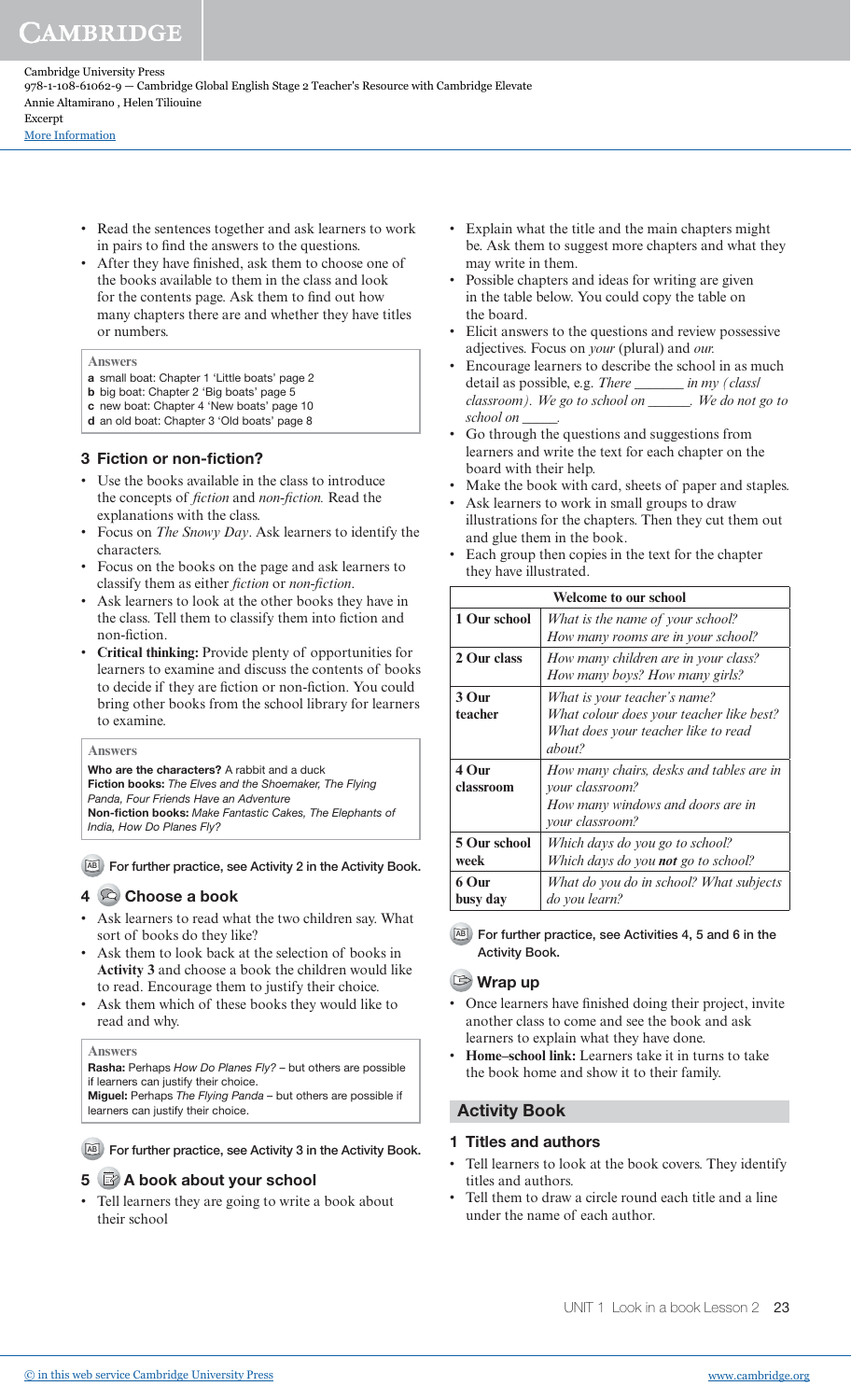Cambridge University Press 978-1-108-61062-9 — Cambridge Global English Stage 2 Teacher's Resource with Cambridge Elevate Annie Altamirano , Helen Tiliouine Excerpt

[More Information](www.cambridge.org/9781108610629)

#### **Answers**

Each book title should be circled; each author name should be underlined.

## 2 Sorting books

- Focus on the chart and the books in **Activity 1**. Ask learners to decide which books are fiction and which are non-fiction.
- Then they decide which books are scary and which are funny.
- As regards the concept of *scary,* even if snakes can be scary for many people, there might be learners who don't find them so. Accept an alternative answer.

**Answers** 

Fiction: c d [The Snowy Day, Look out!] Non-fiction: a b [Snakes, Silly Cats] Scary: a d [Snakes, Look Out!] Funny: c b [The Snowy Day, Silly Cats]

## 3 Which book do you want to read?

• Learners write their choice of book.

**Answers**  Learners' own answers.

## 4 Which days do you go to school?

• Ask learners to read and circle the days they go to school. Then they cross out the days they don't go to school.

**Answers**  Learners' own answers.

## 5 What do you do at school?

• Ask learners to look at the activities listed in the exercise. Ask them to circle the ones they do and cross out the ones they don't do.

| <b>Answers</b>         |
|------------------------|
| Learners' own answers. |

## 6 What subjects do you learn at school?

• Learners look at the list of school subjects. Tell them to circle the subjects they learn in school and to cross out the subjects they don't learn in school.

**Answers**  Learners' own answers.

## I can talk about a book.

• Direct learners' attention to the self-evaluation question at the top of page 6. Ask them to think and answer. Emphasise the importance of giving an honest answer.

**Answers**  Learners' own answers.

## Differentiated instruction

## **Additional support and practice**

- Give each learner a copy of **Photocopiable activity 2**. Learners work in groups to find answers to the six activities from your supply of children's books.
- Provide additional support by having a spelling competition. Divide the class into two groups. They take it in turns to spell new words, e.g. the days of the week, topic vocabulary.

#### **Extend and challenge**

If possible, give learners a copy of one of the books included in the lesson. Otherwise, make books in English suitable for the age and level available to them. Ask them to choose one and read it. When they have finished, they tell the class about the book they have read.

## Lesson 3: Words and sounds

## Review of short vowels

Learner's Book pages: 10–11 Activity Book pages: 8–9

## Lesson objectives

**Listening:** Listen to a song and identify the letters of the alphabet, identify words with short vowel sounds, review **sh***,* **ch***,* **th***.*

**Speaking:** Sing a spelling song, spelling words, blend words with short vowel sounds, review **th**; counting.

**Reading:** Recognise letters of the alphabet.

**Writing:** Spelling dictation.

**Critical thinking:** Memorise a song.

**Language focus:** Spelling words, use of *a* and *an,*  Counting from 1 to 15, questions: *How many \_are there?*

**Vocabulary**: Letters of the alphabet, numbers 1–15

**Materials**: Card, markers, enough copies of **Photocopiable activity 3** for the class.

## Learner's Book

#### Warm up

- Learners identify the day of the week and describe the weather and add a craft stick to the jar.
- Write the learners' responses on a chart and then add one or more Learning Objectives.
- Play a spelling game with names. Ask a learner: *What's your name?* Learner answers, e.g. *Carlos.*  Pretend to write and ask: *Can you spell it, please?* Learner spells the name.

## 1 Vowels and consonants 5

Ask learners if they can remember the alphabet. Tell them to say it as a class.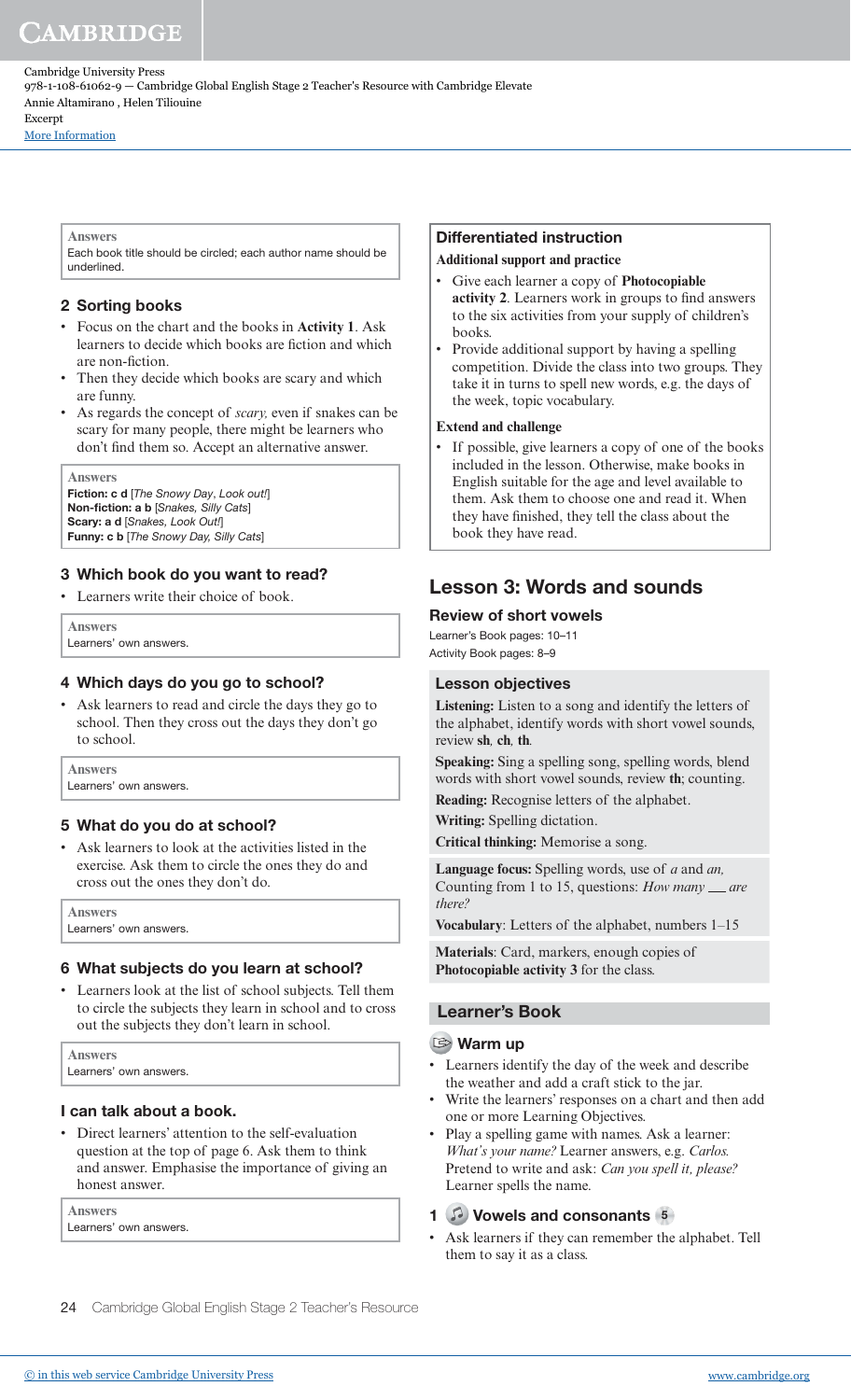Cambridge University Press 978-1-108-61062-9 — Cambridge Global English Stage 2 Teacher's Resource with Cambridge Elevate Annie Altamirano , Helen Tiliouine Excerpt

[More Information](www.cambridge.org/9781108610629)

- Tell them they are going to listen to and sing an alphabet song. Point to the alphabet letters and play the audio.
- Play the audio, pausing after the song. Learners point to the letters as they listen and sing along.
- Read about vowels and consonants. Ask learners to look at the alphabet and identify and say the vowels.
- Play the last part of the audio for learners to check if they are correct.
- Play the ABC song again. Ask learners to clap when they hear each vowel.
- **Critical thinking:** Practise the song until learners have memorised it. Then ask pairs or groups to sing it.

| HIJKLM                             |
|------------------------------------|
|                                    |
| NOP                                |
| ORSTU                              |
| <b>VWXYZ</b>                       |
| [*PAUSE*]                          |
| The English language has 5 vowels: |
| a, e, i, o, u  and sometimes y.    |

#### **Answers**

a, e, i, o, u and sometimes y

## AB For further practice, see Activity 1 in the Activity Book.

## 2 **Q** Vowels at the beginning 6

- Give learners card and markers and ask them to make six cards with a different vowel on each card.
- The letter *Y* can sometimes be considered a vowel, for example in *my*, but would be a consonant in words like *young, yellow.*
- They show each vowel in turn and say it.
- Tell them they are going to listen to an audio. They listen and look at the pictures.
- They identify the vowel at the beginning and hold up the correct card.
- Ask learners to spell the words as a class.

# Audioscript: Track 6 a octopus b egg c insect d apple e umbrella **Answers**

## octopus – o, egg – e, insect – i, apple – a, umbrella – u

## 3 Vowels in the middle (7)

• Tell learners they are going to listen to another set of words. They listen and look at the pictures.

- They identify the vowel in the middle and hold up the correct card.
- Then ask them to say a sentence to go with each picture. Elicit a variety of simple present tense sentences for each picture:  *This is a … I see a … The (hen l dog l fish) has (6 eggs l a ball l green fins). The (cat) is in a (box).*  The (cat *l* fish is orange *l* yellow and green).

#### Audioscript: Track 7

| a hen        |  |
|--------------|--|
| <b>b</b> cat |  |
| c dog        |  |
| d fish       |  |
| e duck       |  |

**Answers** 

hen – e; cat – a; dog – o; fish – i; duck – u

## $4 \otimes$  How do you spell it?

- Focus on the pictures. Learner A chooses one picture. Learner B asks for the spelling. Learner A spells the word and Learner B writes it down in their notebook and finds the correct matching picture.
- Model the activity with one learner first.
- Circulate, checking for correct spelling and pronunciation.
- Ask learners to add more words of their choice and continue playing.
- AB For further practice, see Activities 2, 3 and 4 in the Activity Book.

## 5 **a** Numbers 1 to 15 **8**

- Ask learners if they remember the numbers. Ask them to count from 1 to 10.
- Tell them they are going to listen and to count along.
- They listen and count from 1 to 10.
- Then they listen and point to the numbers 11 to 15.
- Focus on the pictures. Ask learners to work with a partner and count the number of people they can see in each.

#### Audioscript: Track 8

1 2 3 4 5 6 7 8 9 10 [\*PAUSE\*]

11 12 13 14 15

**Answers** 

A 11 people **B** 14 people

AB For further practice, see Activity 5 in the Activity Book.

## **Wrap up**

Pass out paper and pencils, markers or crayons. Learners choose and write words and numbers.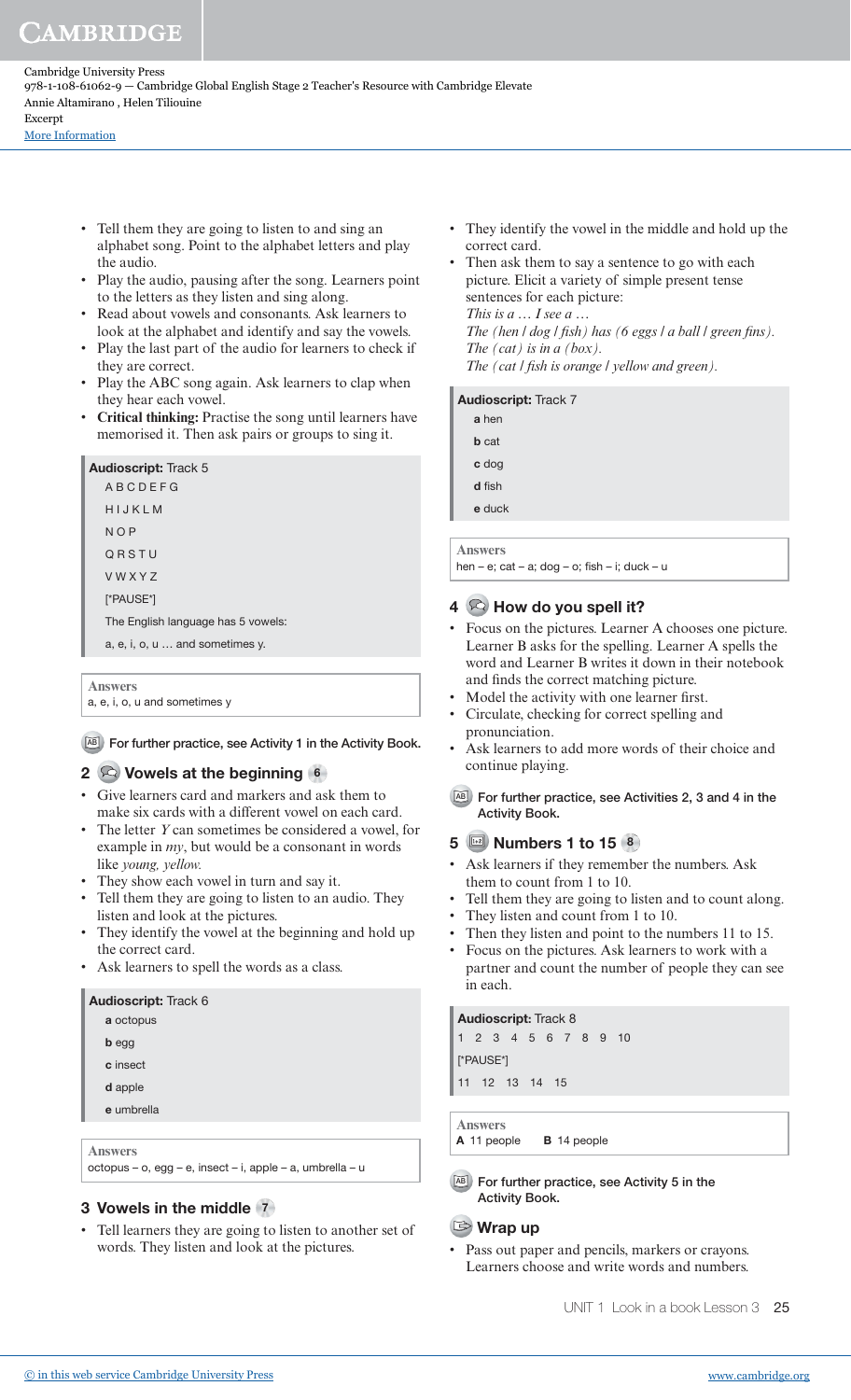Cambridge University Press 978-1-108-61062-9 — Cambridge Global English Stage 2 Teacher's Resource with Cambridge Elevate Annie Altamirano , Helen Tiliouine Excerpt

[More Information](www.cambridge.org/9781108610629)

They add the number and a picture for the words. They show them to the class and say and spell them.

## Activity Book

## 1 Find the vowels

- After learners have practised the ABC song a few times, focus on the activity and ask them to circle the vowels.
- When they have finished, check as a class.

**Answers**  Vowels: a e i o u AEIOU

## 2 Matching words

- Focus on the exercise; ask learners to look at each picture and draw a line to the matching word.
- When they have finished, check as a class and ask learners to spell each word.

**Answers** 

1 ship 2 think 3 shop 4 chips

## 3 Read and draw

- Tell learners to read the instruction and complete the picture.
- Ask them to say the sentences as fast as they can as a tongue twister, e.g. *a big black bug in a pink box.*

## 4 What is it?

- Focus on the activity and ask learners to write what each thing is using the correct article, *a* or *an*.
- Elicit from learners when they use *a* and when *an.*
- Ask learners to give more examples of the use of *a*  and *an.* They draw a picture, show it to the class and say what it is, e.g. *It's an umbrella.*

**Answers** 

1 It's an octopus. 2 It's a fish. 3 It's an ant.

## 5 Crossword puzzle

- Ask learners if they have ever solved a crossword puzzle. Focus on the exercise and mime *across*  and *down.*
- Tell learners to look at the clues then write the words.
- Some learners may need additional support with this activity. You may wish to group them together and supervise their work directly, helping as necessary.
- Check as a class. Ask for the correct word and the spelling.
- **Informal assessment opportunity:** Take advantage of this activity to assess learners' spelling.

| <b>Answers</b>  |                  |                |  |
|-----------------|------------------|----------------|--|
| Across:         |                  |                |  |
| <b>2</b> clap   | <b>4</b> fifteen | 6 pens 7 duck  |  |
| Down:           |                  |                |  |
| <b>1</b> eleven |                  | 3 ships 5 neck |  |
|                 |                  |                |  |

## I can name the vowels and read words with short vowel sounds.

• Direct learners' attention to the self-evaluation question at the top of page 8. Ask them to think and answer. Emphasise the importance of giving an honest answer.

**Answers**  Learners' own answers.

# Differentiated instruction

## **Additional support and practice**

- Use **Photocopiable activity 3**. Review words beginning with each letter, e.g. *Find the picture of the table. What is the first letter in 'table'? How do you spell 'table'? Can you think of another word that begins with the* **t** *sound?*
- Ask learners to look for more words beginning with vowels in the **Picture dictionary** on pages 132–143. Can they spell them? How do they pronounce them?

#### **Extend and challenge**

• Ask learners to look back at **Activity 4** in the Learner's Book and put together words that sound similar then add one more word to each group. They say the words and spell them.

## Lesson 4: Use of English

## Talking about possessions

Learner's Book pages: 12–13 Activity Book pages: 10–11

## Lesson objectives

**Listening:** Listen and identify, listen and answer. **Speaking:** Say what you remember, describe a picture, speak about your possessions.

**Reading:** Read and follow instructions.

**Critical thinking:** Memorising.

**Language focus:** *have got* + noun to describe and ask about possessions: *She's got a pink hairbrush;* singular/ plural nouns: *pencil, pencils;* subject pronouns: *he, she, you, I*; compound words, possessive pronouns

**Vocabulary**: colour names (review)*, backpack, hairbrush, skipping rope, camera, jumper, pencil, lunchbox, shoe, jacket, book, sock*

**Materials:** Enough copies of **Photocopiable activity 4** for the class, pictures of camping equipment or real small camping equipment items.

## Learner's Book

## **Warm up**

- Do the warm-up routine.
- Sing the ABC song. Ask learners to clap each time they say a vowel.

26 Cambridge Global English Stage 2 Teacher's Resource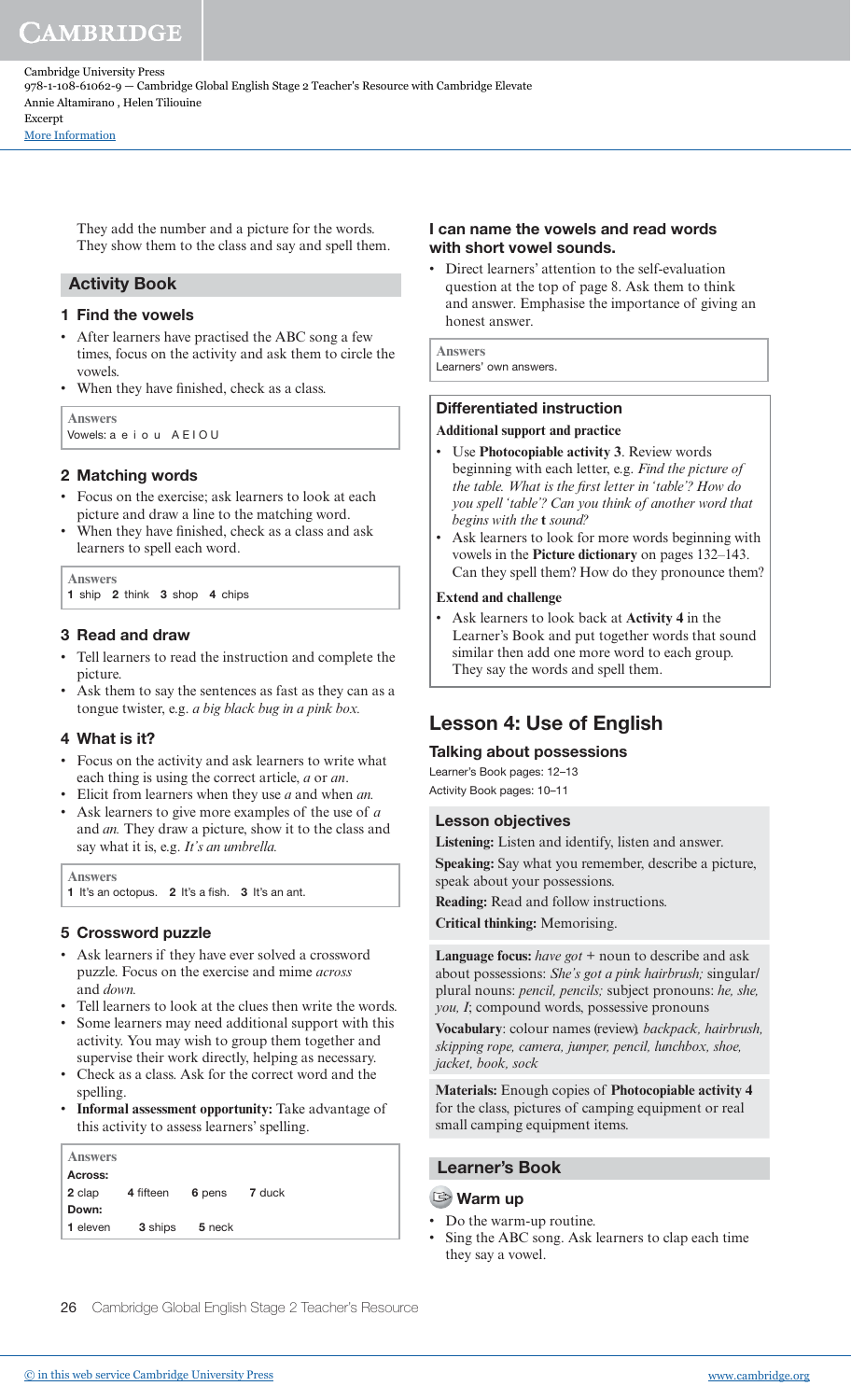Cambridge University Press 978-1-108-61062-9 — Cambridge Global English Stage 2 Teacher's Resource with Cambridge Elevate Annie Altamirano , Helen Tiliouine Excerpt

[More Information](www.cambridge.org/9781108610629)

• Divide the class into two groups. They take it in turns to sing and clap. Round 1: Group A sings and Group B stands up and claps the vowels; Round 2: Group B sings and Group A stands up and shouts the vowels.

## 1 Sol Whose backpack? 9

- Ask learners if they like going camping. Ask them what they need to put in their backpack when they go camping. Display the objects or the pictures and elicit some vocabulary.
- Focus on the picture. Encourage learners to describe it in as much detail as possible.
- Tell learners that they are going to listen to the audio and find out which backpack belongs to which child.
- Play the audio at least twice. Learners identify the backpack owners.
- Play the audio again and ask the class to help you write the dialogue on the board by filling in the words.
- Practise the dialogue with the class.
- Divide the class into small groups and ask learners to act the dialogue out.
- Still in groups, learners collect their backpacks or school bags. They try to match them up with their owners by using the target language.
- Circulate, checking for correct language use and pronunciation.

## Audioscript: Track 9

Woman: Jill, is this backpack yours?

Jill: Yes, it's mine.

Woman: OK, here you are ... Nick, is this red one yours?

Nick: No, mine is the blue one with the stars.

Woman: This one? OK ... Jack, which backpack is yours?

Jack: The black one is mine.

Woman: So which one is Lucy's?

**Answers** 

Orange and yellow-striped backpack – It's Jill's. Blue with white stars – It's Nick's. Black – It's Jack's.

Red with a picture of a monkey – It's Lucy's.

## AB For further practice, see Activity 1 in the Activity Book.

## Language detective

- Write the word *backpack* on the board and explain what a compound noun is. Draw a line between *back* and *pack* to make the concept clear to learners.
- Look at the other examples and ask learners to complete the explanations.
- Discuss more compound vocabulary words*: hairbrush (a brush for your hair), toothbrush (a brush for your teeth), a notebook (a book in which you write notes).*

**Answers** 

- A classroom is a room with a class inside.
- A bedroom is a room with a bed inside.
- A bookshop is a shop that sells books.

## 2 What's in the backpack?

- Ask learners to look at the picture of Jill's backpack. Read the sentence and the question.
- Remind them of the use of personal pronouns. Draw a girl on the board and write *she* next to it. Draw a boy and elicit the correct pronoun from the class. Write it next to the picture.
- In pairs, learners take it in turns to describe the contents of each backpack using *He's got / She's got.*
- Circulate, checking for correct pronunciation and use of the target structure.

| <b>Answers</b><br>She's got<br>a blue shoe<br>a red and yellow skipping rope<br>three yellow pencils<br>a blue jacket<br>a red lunchbox<br>a pink hairbrush |
|-------------------------------------------------------------------------------------------------------------------------------------------------------------|
| He's got $\dots$<br>a white jumper                                                                                                                          |
| a green lunchbox                                                                                                                                            |
| a yellow book                                                                                                                                               |
| a silver camera                                                                                                                                             |
| four red pencils                                                                                                                                            |
| two white socks                                                                                                                                             |
|                                                                                                                                                             |

AB For further practice, see Activity 2 in the Activity Book.

## 3 © Can you remember?

- Divide the class into pairs. Learners choose one of the backpacks and decide if it is Jill's or Nick's. They look at the things inside, close their eyes and tell their partner what is in the backpack.
- They win a point for each thing they remember.
- AB For further practice, see Activity 3 and the Challenge in the Activity Book.

## Wrap up

• Learners draw the imaginary backpack of a fictional character they like and describe the contents.

## Activity Book

## 1 Colour the pictures

- Focus on the activity. Tell learners to read the instructions and colour the backpacks.
- Check as a class.

**Answers**

Learners colour according to instructions.

## 2 Whose backpack?

- Tell learners to read the sentences and fill in the missing words using the words that are in the **Word box**.
- When they have finished, they write the names below the backpacks in the picture in **Activity 1**.